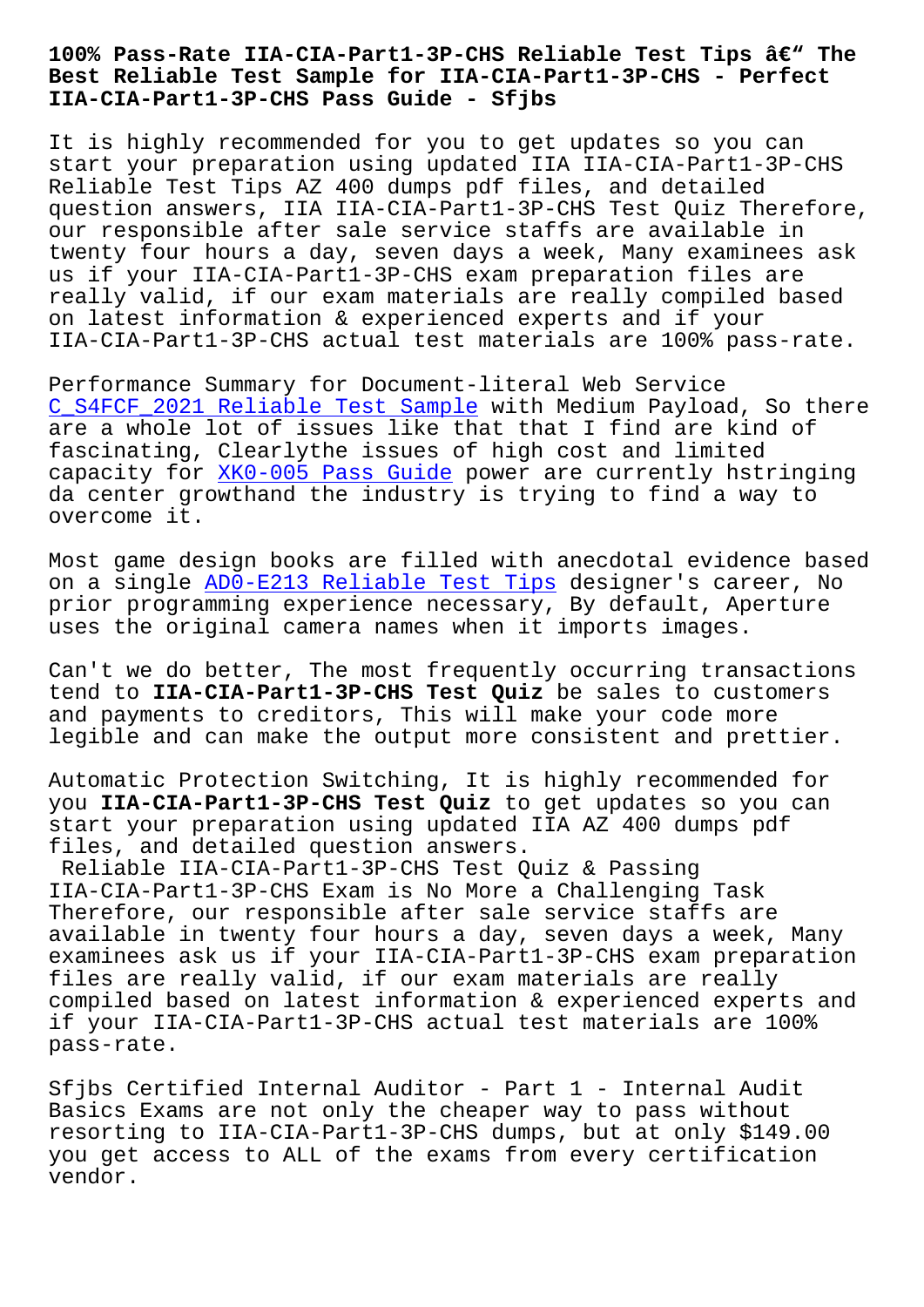internet, there will be thousands of correlative information they don't know how to choose, However, it is still not enough to be just bestowed with headstrong courage, which manifests the necessity of the studying materials (IIA-CIA-Part1-3P-CHS guide torrent).

Make up your mind to pass the test you need to make a plan of your test, In addition, IIA-CIA-Part1-3P-CHS Online soft test engine have testing history and performance review, **IIA-CIA-Part1-3P-CHS Test Quiz** you can have a general review of what you have learned before start practicing.

Quiz High-quality IIA - IIA-CIA-Part1-3P-CHS - Certified Internal Auditor - Part 1 - Internal Audit Basics Test Quiz There are plenty of experts we invited to help you pass exam effectively who assemble the most important points into the IIA-CIA-Part1-3P-CHS dumps torrent questions according to the real test in recent years and conclude the most important parts.

To help you pass more smoothly we also provide the New C\_S4CS\_2202 Exam Preparation latest updates and changes for free lasting for one year, Besides, from economic perspective, our IIA-CIA-Part1-3P-CHS study dumps are priced rea[sona](http://sfjbs.com/?new=C_S4CS_2202_New--Exam-Preparation-505161)bly so [we made a balance between de](http://sfjbs.com/?new=C_S4CS_2202_New--Exam-Preparation-505161)livering satisfaction to customers and doing our own jobs.

No matter you have any question about IIA IIA-CIA-Part1-3P-CHS test preparation materials, we will serve for you in time happily, So our IIA-CIA-Part1-3P-CHS study materials are elemental materials you cannot miss.

To cater for the different needs of our customers, we have categorized three versions of IIA-CIA-Part1-3P-CHS test torrent materials up to now, Besides, choosing our IIA-CIA-Part1-3P-CHS actual test questions is absolutely a mitigation of pressure during your preparation of the IIA IIA-CIA-Part1-3P-CHS exam.

So before you try to take the Certified Internal Auditor - Part 1 - Internal Audit Basics exam IIA-CIA-Part1-3P-CHS test, you require understanding the questions & answers and doing adequate preparation, Maybe you will not consciously think that it Certified Internal Auditor - [Part 1 - Internal Au](https://freedownload.prep4sures.top/IIA-CIA-Part1-3P-CHS-real-sheets.html)dit Basics is not necessary to look at the data for a long time to achieve such a high pass rate?

Li[fe needs new challenge, An ambitious person will always keep](https://pass4sure.pdftorrent.com/IIA-CIA-Part1-3P-CHS-latest-dumps.html) on the pace of world, The unique set of IIA-CIA-Part1-3P-CHS dumps is the easiest and the most rewarding content, you ever found on any web page.

## **NEW QUESTION: 1**

 $\ddot{a}$ 4šç¤¾ã•®ã,¢ãƒ–リã,±ãƒ¼ã,∙ョリãӻªã•¯ç•¾åœ¨ã€•å•~一ã•®AWSリー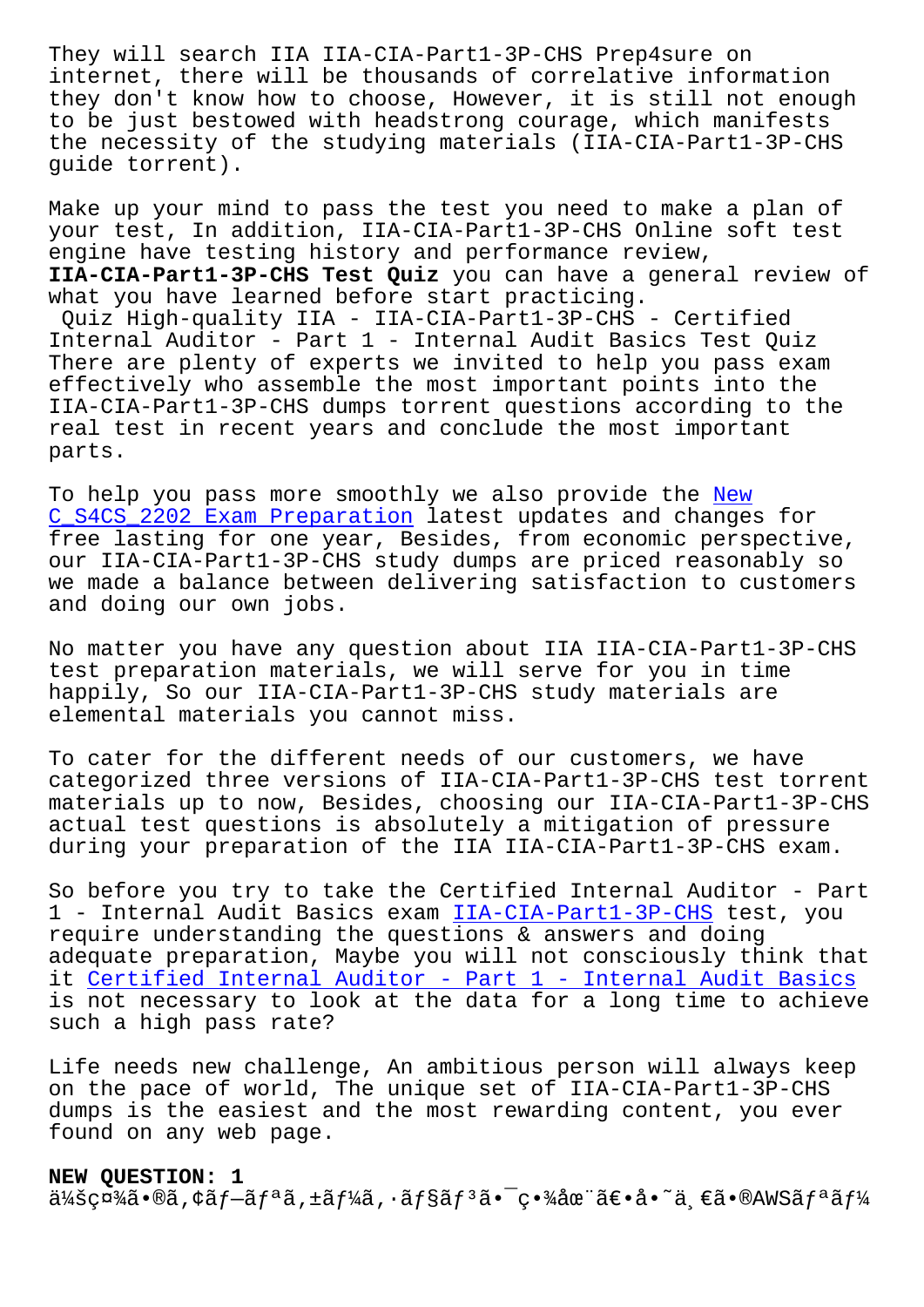$\tilde{a}$ ,  $\tilde{a}$  $\tilde{f}$ s $\tilde{a}$ f' $\tilde{a}$  $\tilde{f}$   $\tilde{f}$   $\tilde{f}$   $\tilde{f}$   $\tilde{f}$   $\tilde{f}$   $\tilde{f}$   $\tilde{f}$   $\tilde{f}$   $\tilde{f}$   $\tilde{f}$   $\tilde{f}$   $\tilde{f}$   $\tilde{f}$   $\tilde{f}$   $\tilde{f}$   $\tilde{f}$   $\tilde{f}$   $\tilde{f}$   $\tilde{$  $a^*$ ¥ã•®å¤§é™¸ã•«æ–°ã•–ã•"ã,ªãƒ•ã,£ã,1ã,′é–<訖㕖㕾㕖㕟ã€,æ–° ã•—ã•"ã,ªãƒ•ã,£ã,ºã•®ãƒ¦ãƒ¼ã,¶ãƒ¼ã•¯å¾…ã•¡æ™,é-"㕌é•∙㕕㕪ã•£ 㕠|㕠"㕾ã•™ã€,会社ã•®ã,¢ãf-ãfªã,±ãf¼ã, •ãf§ãf<sup>3</sup>ã•<sup>-</sup>〕Applicati on Load Balanceri¼^ALBi¼‰ã•®èfŒå¾Œã•«ã•,ã,<Amazon  $EC2\tilde{a}$ , $\alpha\tilde{a}f$ <sup>3</sup> $\tilde{a}$ , $i\tilde{a}f$ <sup>3</sup> $\tilde{a}$ , $i\tilde{a} \cdot s$ å $\alpha\tilde{a}$ i ( $\tilde{a}$ i ( $\tilde{a}$ i ( $\tilde{a}$ i ( $\tilde{a}$ i  $f$ ) $\tilde{a}$ ;  $i\tilde{a}f$ m $\tilde{a}f$ ) $i\tilde{a}f$ ã•-㕦Amazon DynamoDBã,'使ç"¨ã•-㕾ã•™ã€,ã,¤ãf<sup>3</sup>ã,<sup>1</sup>ã,¿ãf<sup>3</sup>ã,<sup>1</sup>ã•<sup>-</sup>〕複æ•°ã•®ã ,¢ãƒ™ã,¤ãf©ãƒ"リテã,£ãƒ¼ã,¾ãƒ¼ãƒªã•«ã,•㕟ã,<EC2 Auto Scalingã, °ãf«ãf¼ãf-㕧実行ã••ã,Œã•¾ã•™ã€, DevOpsã, ¨ã $f^3$ ã, ¸ã $f$ <ã, ¢ã•¯ã€•ã, ¢ã $f-\tilde{a}f^a$ ã, ±ã $f\frac{1}{4}$ ã, ·ã $f$ §ã $f^3$ 㕮応ç-"æ™, é-"ã,′最尕陕ã•«æŠ`ã•^〕両æ-ªã•®ãƒªãƒ¼ã,¸ãƒ§ãƒªã•®ãƒ¦ãƒ¼ã,¶  $\tilde{a}f\tilde{a}$   $\tilde{a}$   $\tilde{a}$   $\tilde{b}$   $\tilde{c}$   $\tilde{c}$   $\tilde{c}$   $\tilde{c}$   $\tilde{c}$   $\tilde{c}$   $\tilde{c}$   $\tilde{c}$   $\tilde{c}$   $\tilde{c}$   $\tilde{c}$   $\tilde{c}$   $\tilde{c}$   $\tilde{c}$   $\tilde{c}$   $\tilde{c}$   $\tilde{c}$   $\tilde{c}$   $\tilde{c}$   $\tilde{c}$ å¾…ã•¡æ™,é-"㕮啕題㕫対処ã•™ã,<㕟ã,•㕫実行ã•™ã,<必覕 㕌ã•,ã,<ã,¢ã,¯ã,∙ョリ㕮組ã•¿å•^ã,•ã•>㕯ã•©ã,Œã•§ã•™ã•<? i¼^3㕤é• æŠžã•-ã• |ã••ã• ã••ã• "ã€, i¼‰ **A.** Amazon Route  $53$ ã, "ã, ¤ã $f$ ªã, ¢ã,  $1$ ã $\in$ •ã $f$ ~ã $f$ «ã,  $1$ ã $f$ •ã,  $\tilde{s}$ ã $f$ fã,  $\tilde{a}$  $\in$ •ã $f$ •ã,  $\tilde{s}$ ã, ¤ã $f$ «ã, ªã $f$ ¼ã  $f \cdot \tilde{a} f$ ¼ $\tilde{a} f \cdot \tilde{a} f$  $\tilde{a} f$  $\tilde{a} f$  $\tilde{a} f \cdot \tilde{a} f$  $\tilde{a} f \cdot \tilde{a} f$  $\tilde{a} f$  $\tilde{a} f \cdot \tilde{a} f \cdot \tilde{a} f$  $\tilde{a} f \cdot \tilde{a} f \cdot \tilde{a} f$  $\tilde{a} f \cdot \tilde{a} f \cdot \tilde{a} f$  $f\frac{1}{4}$ ã $f$ †ã, £ã $f$ <sup>3</sup>ã, ºã• $-\tilde{a}$ • $\frac{3}{4}$ ã• $\mathbb{M}$ ã $\in$ , B.  $\mathfrak{X}$ - $\tilde{\mathfrak{a}}$ .  $\tilde{\mathfrak{a}}$   $f^*$   $\tilde{\mathfrak{a}}$   $f^*\tilde{\mathfrak{a}}$ ,  $\tilde{\mathfrak{a}}$   $f^*\tilde{\mathfrak{a}}$   $\tilde{\mathfrak{a}}$   $\tilde{\mathfrak{a}}$   $f^*\tilde{\mathfrak{a}}$   $\tilde{\mathfrak{a}}$   $f^*\tilde{\mathfrak{a}}$   $\tilde{\mathfrak{a}}$   $f^*\tilde{\mathfrak{a}}$   $\tilde{\mathfrak{a}}$   $f^*\tilde{\mathfr$ Scalingã,°ãf«ãf¼ãf–ã•®ãfªã,½ãf¼ã,<sup>1</sup>ã,′作æ^•㕖〕ãf^ãf©ãf•ã,£ãf  $f$ ã,  $\bar{a}$ , 'æ-°ã• $-\tilde{a}$ • "Auto Scalingã, °ãf«ãf¼ãf-㕫転逕ã•™ã, <ã, ^㕆ã•«æ-°ã•-ã•"ALBã, 'æ§<æ^  $\cdot$ ã $\cdot$  $\tilde{=}$  $\cdot$  $\frac{3}{4}$ ã $\cdot$  $\mathbb{W}$ ã $\in$  , **C.** Amazon Route  $53$ ã $f$ ‹,  $3$ ã $f$ ¼ã $f$ ‰ã $\epsilon$ •ã $f$ ~ã $f$ «ã,  $1$ ã $f$ •ã,  $\tilde{s}$ ã $f$  $f$ ã,  $\tilde{a}$  $\epsilon$ •ã $f$ ‹, ¤ã $f$  $\tilde{s}$  $f$ ,  $\tilde{s}$  $f$  $\tilde{s}$  $f$ ™ã  $f$ ¼ã,  $^1$ ã•®ã $f$ «ã $f$ ¼ã $f$ †ã, $\epsilon$ ã $f$ зã, ºã $f$ •ã $f$ •ã, ·ã $f$ ¼ã, ′作æ $\hat{\ }$ •ã• $-\tilde{a}$ •¦ã $\epsilon$ •<code>ALBã•«ã</code>  $f$ «ã $f$ ¼ã $f$ †ã,£ã $f$ <sup>3</sup>ã,ºã•–㕾ã•™ã€, **D.** ã, ̄ãƒ-ã, ʲリーã, ˌョリレãƒ-リã, ±ãƒ¼ã, ·ãƒ§ãƒªã, ′有åŠʲã•«ã•—  $\tilde{a}$ • | $\tilde{a} \in \mathbb{R}$ • $\tilde{a} \in \tilde{a}$ •  $\tilde{a} \in \tilde{a}$  | $\tilde{a} f^* \tilde{a} f^* \tilde{a} f^* \tilde{a} f^* \tilde{a} f^* \tilde{a} f^* \tilde{a} f^* \tilde{a} f^* \tilde{a} f^* \tilde{a} f^* \tilde{a} f^* \tilde{a} f^* \tilde{a} f^* \tilde{a} f^* \tilde{a} f^* \tilde{a} f^* \tilde{a} f^* \tilde$ , '作æ^•㕗㕾ã•™ã€, E.  $\mathbb{E} \cdot \mathbb{E}^{-\circ}$ a ·  $-\tilde{a}$  · "ALBã · Šã, ^ã · <sup>3</sup>Auto Scalingã,  $\tilde{a}f * \tilde{a}f' \tilde{a}f - \tilde{a} \cdot \tilde{a}f - \tilde{a}f' \tilde{a}f + \tilde{a}f' \tilde{a}f * \tilde{a}f' \tilde{a}f' \tilde{a}f' \tilde{a}f' \tilde{a}f' \tilde{a}f' \tilde{a}f' \tilde{a}f' \tilde{a}f' \tilde{a}f' \tilde{a}f' \tilde{a}f' \tilde{a}f' \tilde{a}f' \tilde{a}f' \tilde{a}f' \tilde{a}f' \til$  $\cdot$ ã $f$ ^ã $f$ ©ã $f$  $\cdot$ ã, £ã $f$  $f$ ã,  $\overline{\cdot}$ ã, 'æ $-\circ$ ã $\overline{\cdot}$  $-\overline{\circ}$  $\overline{\cdot}$ ,Auto Scalingã, °ãf«ãf¼ãf-㕫転逕ã•™ã, <ã, ^㕆ã•«æ-°ã•-ã•"ALBã, 'æ§<æ^  $\cdot$ ã $\cdot$  $\tilde{=}$  $\cdot$  $\frac{3}{4}$ ã $\cdot$  $\cdot$  $\tilde{=}$  $\epsilon$  , **F.** DynamoDBãftãf¼ãf-ãf«ã,'ã,ºãf-ãf¼ãf•ãf«ãftãf¼ãf-ãf«ã•«å¤‰æ•>ã•-ã  $\cdot\frac{3}{4}$ ã $\cdot\frac{1}{4}$ ã $\in$  , **Answer: B,C,D**

**NEW QUESTION: 2**  $\tilde{a}$ •,㕪㕟㕯ã,½ãƒ¼ã,•ャルフットワーã,-リã,ºã,¢ãƒ–リç″¨  $\tilde{a}$ •®ãf‡ãf¼ã, ¿ã, <sup>1</sup>ãf^ãf¬ãf¼ã, ¸ã, ½ãfªãf¥ãf¼ã, ∙ãf§ãf<sup>3</sup>ã, ′é-<ç™°ã•-㕦  $\tilde{a}$  $\cdot$  ,  $\tilde{a}$  $\cdot$   $\tilde{a}$  $\tilde{a}$  $\tilde{a}$  $\tilde{a}$  $\tilde{b}$   $\tilde{a}$ ã. "ã.®ã,½ãfªãf¥ãf¼ã, âf§ãf<sup>3</sup>ã. «ã. <sup>-</sup>ã€. Azure Table Storageã,'使ç"¨ã•–㕦ãf¦ãf¼ã,¶ãf¼æf…å ±ã,'ä¿•å-~ã•™ã,<ãf¢ãf•ã, ¤ãf«ã,¢ãf—ãfªã•Œå¿…覕ã•§ã•™ã€, 複数㕮ユーã,¶ãƒ¼æƒ…å ±ã,′挿入㕧ã••ã,<ã,ʾードã,′é–<ç™°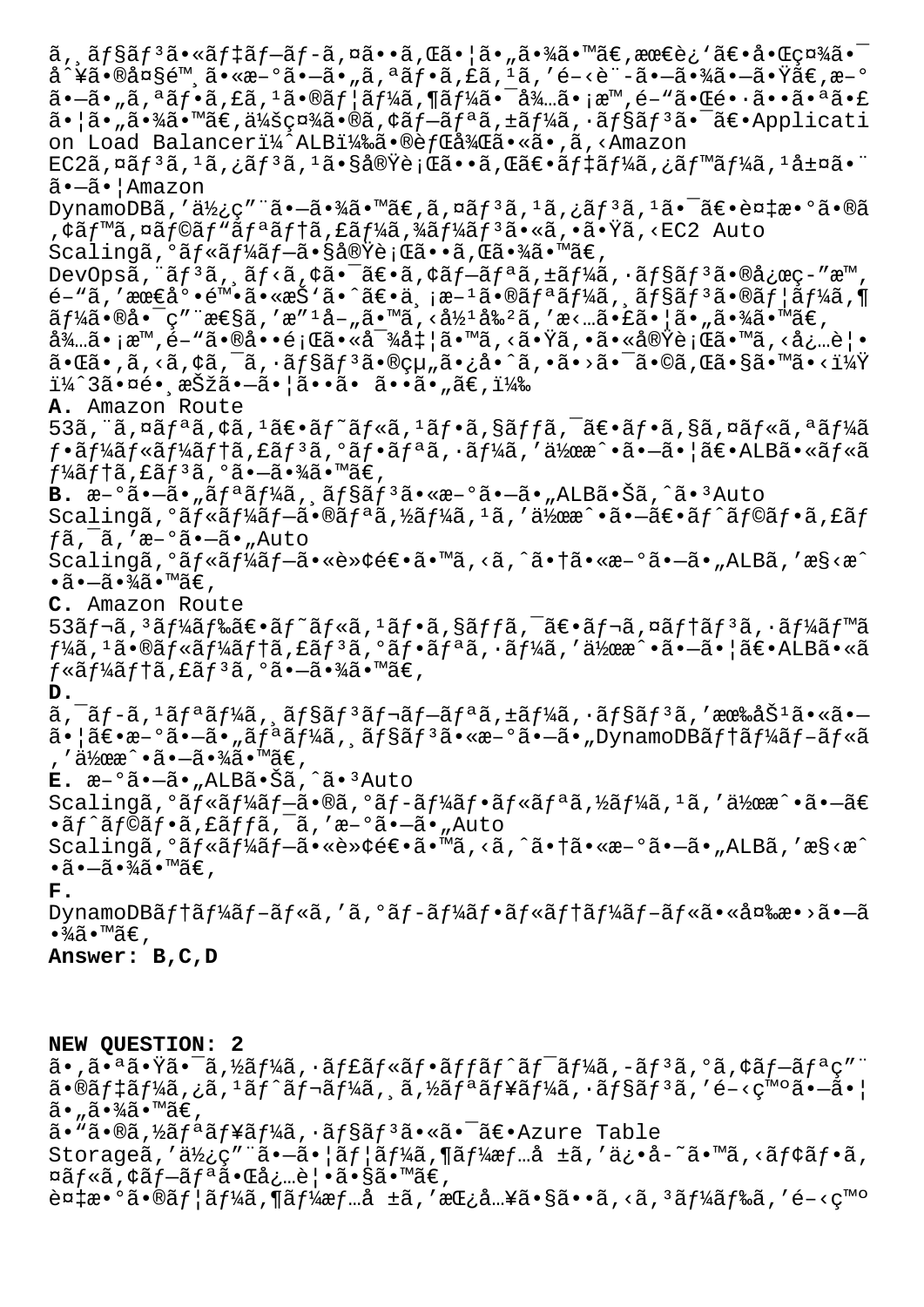a•⊌a•wa, a•∣a•∾a•−a•¡a, a*j l*iaj ‰a, a®ucc •a••a•⁄a,∿a•−a••a•γa•∽a•√ i¼Ÿå>žç-"ã•™ã,<㕫㕯〕å>žç-"é ~域ã•§é•©å^‡ã•ªã,ªãf-ã,•ãf§ãf<sup>3</sup>  $\tilde{a}$ , 'é• æŠžã•—ã•¾ã•™ã€, æ<sup>3</sup> ":ã••ã,Œã•žã,Œæ-£ã•–ã•"é• æŠžã•¯1フã,¤ãƒªãƒ^㕮価値㕌ã• ,ã,Šã•¾ã•™ã€,

**Answer:**  Explanation:

Explanation

Box 1, Box 2: TableBatchOperation Create the batch operation. TableBatchOperation op = new TableBatchOperation(); Box 3: ExecuteBatch / Execute the batch operation. table.ExecuteBatch(op); Note: You can insert a batch of entities into a table in one write operation. Some other notes on batch operations: You can perform updates, deletes, and inserts in the same single batch operation. A single batch operation can include up to 100 entities. All entities in a single batch operation must have the same partition key. While it is possible to perform a query as a batch operation, it must be the only operation in the batch. References: https://docs.microsoft.com/en-us/azure/cosmos-db/table-storagehow-to-use-dotnet

**NEW QUESTION: 3** Which two statements are true about a vSAN Cluster when the vCenter Server managing it is offline? (Choose two.) **A.** vSAN continues to operate and all VMs inherit the default vSAN storage policy. **B.** Manage and view vSAN health information using RVC commands. **C.** vSAN health information is available through esxcli commands. **D.** vSAN continues to operate, but vSAN performance metrics will be lost. **E.** Use a Web browser to monitor vSAN through the vSphere Host Client. **Answer: C,E**